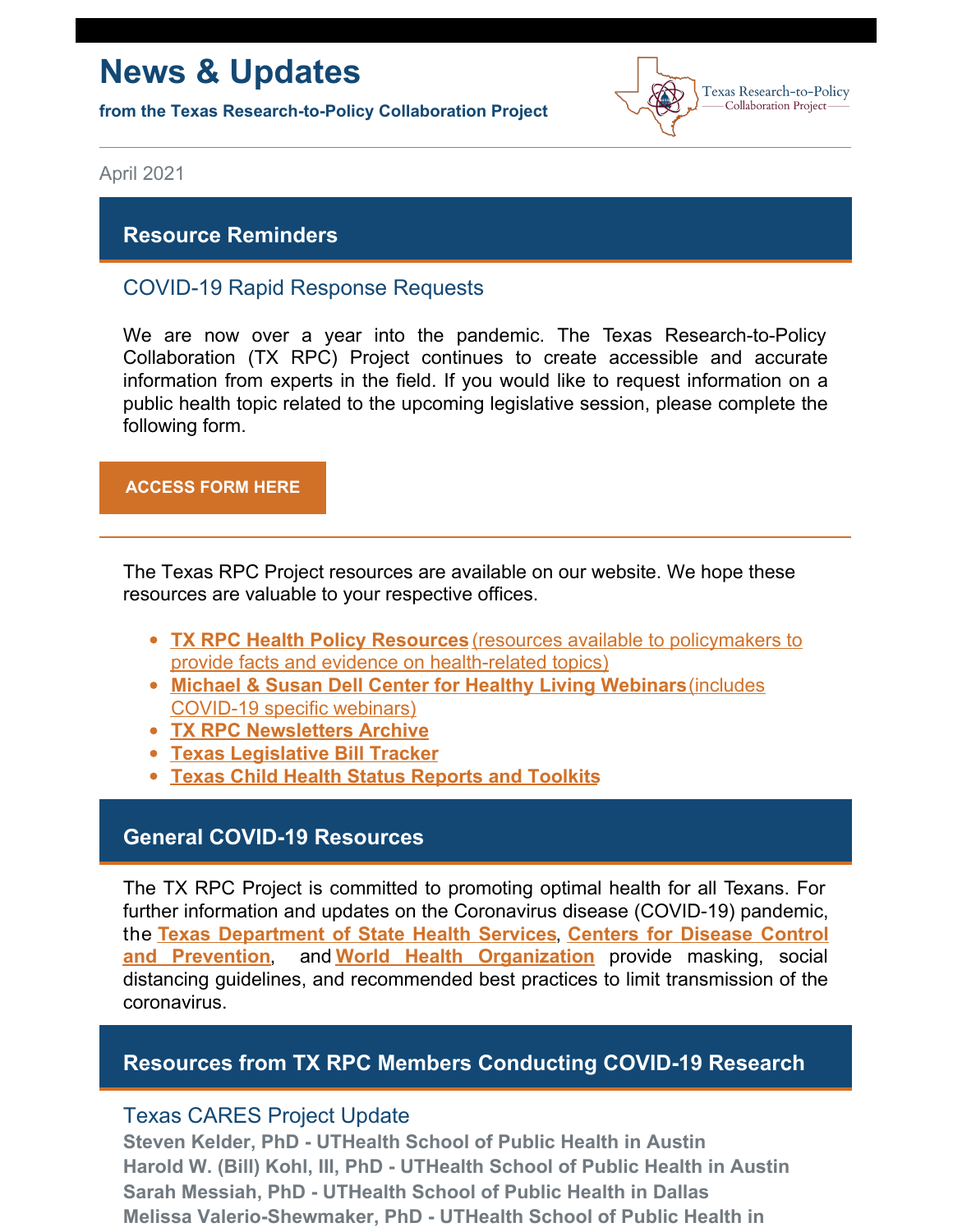#### **Brownsville**

The Texas Coronavirus Antibody REsponse Survey (CARES) project is a Texas Population Health initiative in partnership with the Texas Department of State Health Services (DSHS) and UTHealth School of Public Health. The Texas CARES project is now collecting the Elecsys Anti-SARS-CoV-2 S-Test that can semiquantitatively measure the immune response to RBD-containing vaccines. The addition of the S-Test allows the project to identify natural (exposure) and vaccinetriggered antibody response, providing individuals and communities with more specific information on antibodies. The Texas CARES project is continuing to enroll participants ages 5-80 years old across Texas, regardless of vaccination status.



#### **Key Takeaways:**

- Data from the Texas CARES population estimate that 26% of Texans, including 29% of Hispanic Texans, have COVID-19 antibodies.
- Among Texas children (younger than 19 years of age), 34% have antibodies.

## **VIEW THE TEXAS CARES [DASHBOARD](https://sph.uth.edu/projects/texascares/dashboard)**

# **Highlights from TX RPC Members Conducting COVID-19 Research**

Rooting for Your Home Team in Person? Here's What You Need to Know **Catherine Troisi, PhD, MS - UTHealth School of Public Health in Houston**

With baseball season upon us, many states are determining the best way to keep fans safe while filling seats - from masking, to social distancing, to providing a negative COVID-19 test. Dr. Troisi was quoted in The New York Times saying, "Will people keep their masks on, will they be drinking alcohol, will they be shouting, will the roof be open or closed?...There are so many risk factors. Even if you're fully immunized, I'd advise against going." While it may be lower-risk for fully vaccinated people to attend, the risk of spread from vaccinated to unvaccinated people is still unclear. Health experts caution against attending full-capacity sporting events. States continue to reevaluate COVID-19 measures during sports games in order to keep all sports fans and their families safe.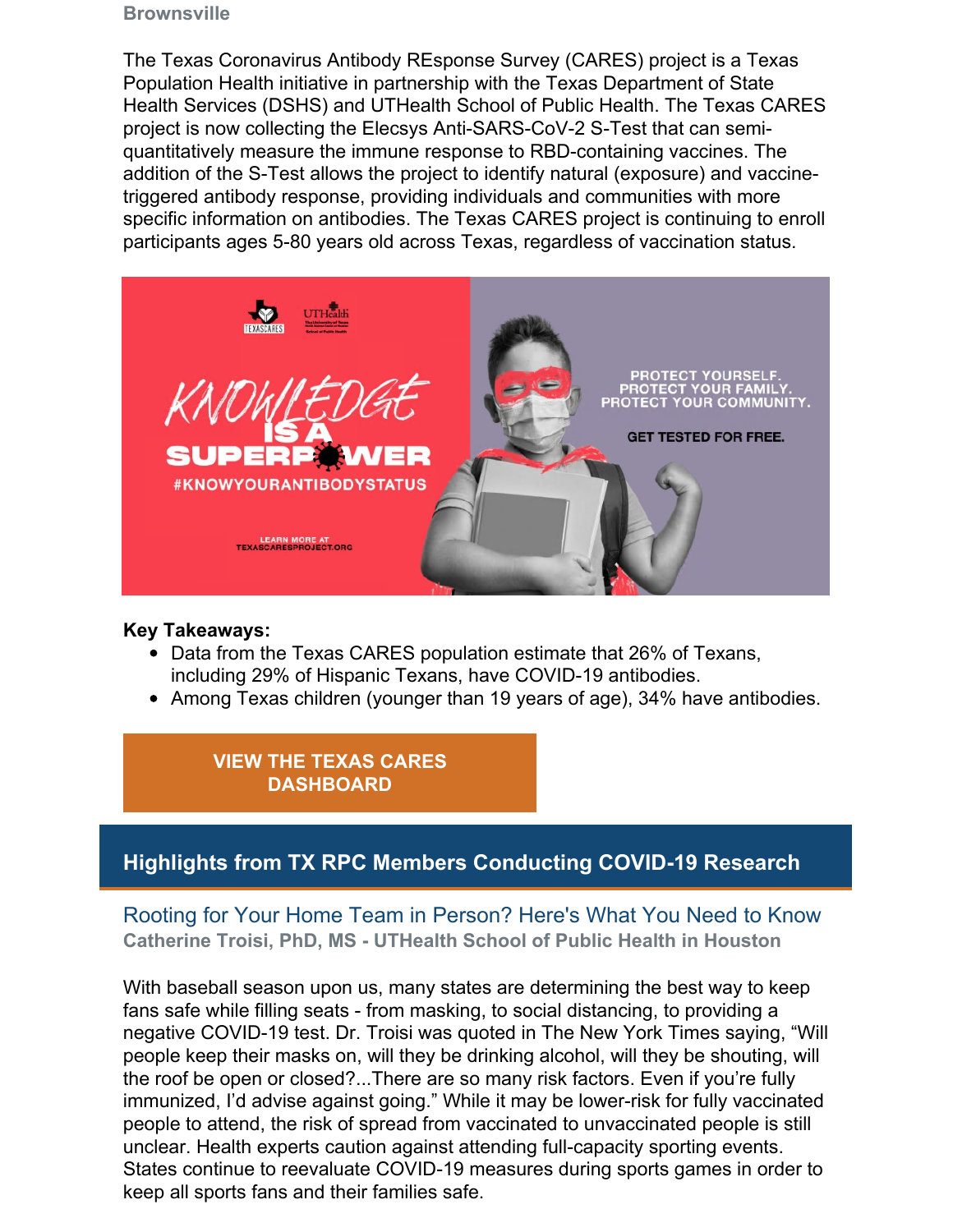#### **Key Takeaways:**

- Even fully vaccinated individuals should avoid attending full capacity sporting events.
- States continually reevaluate COVID-19 precautions at sporting games in order to keep fans safe.

#### **READ THE [ARTICLE](https://www.nytimes.com/2021/03/20/travel/spring-big-league-games-rules-covid.html) HERE**

## Will My Pandemic Weight Gain Hurt My Health?

**Leah Whigham, PhD, FTOS - UTHealth School of Public Health in El Paso**

A year into the pandemic and countless stress-induced, sleepless nights later, the world is slowly thinking about a return to normal. Many have experienced weight gain since the beginning of the pandemic due a more sedentary lifestyle. However, Dr. Whigham spoke with VICE about not judging ourselves for gaining a few extra pounds during quarantine and how a return to normal routines such as commuting and going to the gym can help shed those pandemic pounds. She said, "Weight is something that can be driven in either direction... if people gained weight because of the pandemic, it's not the end of the world." Other health experts noted that food can be a coping mechanism for many during stressful times, especially during the past year and the focus should be on how you feel while performing basic daily tasks instead focusing on the number on the scale.

#### **Key Takeaways:**

- Food makes us feel comfortable in times of stress, and the pandemic was no exception.
- Many are focused on the weight they have gained during quarantine instead of focusing on other aspects of health.
- As the world returns to normal routines, so too will our bodies.

### **READ THE [ARTICLE](https://www.vice.com/en/article/wx8vyz/will-my-covid-pandemic-weight-gain-hurt-my-health) HERE**

### CDC Emergency Meeting on J&J Vaccine **Katelyn Jetelina, PhD, MPH - UTHealth School of Public Health in Dallas**

The Centers for Disease Control and Prevention (CDC) paused administration of the Johnson & Johnson vaccine due to unforeseen symptoms in some people who received the vaccine. Approximately 6.8 million doses have been administered, and six recipients, all women between the ages of 18 and 48, developed blood clots. While there does not appear to be a causal relationship between the vaccine and the blood clots, it is important to watch your symptoms if you received the J&J vaccine. The CDC called for an emergency meeting to discuss the J&J vaccine. Dr. Katelyn Jetelina was interviewed by KHOU about the Johnson & Johnson vaccine, saying "we need more people to get the vaccine to see if this is a true safety signal or just something about randomness in error". However, she also said this could be a pattern among adenovirus vaccines, which uses deactivated virus DNA. Dr.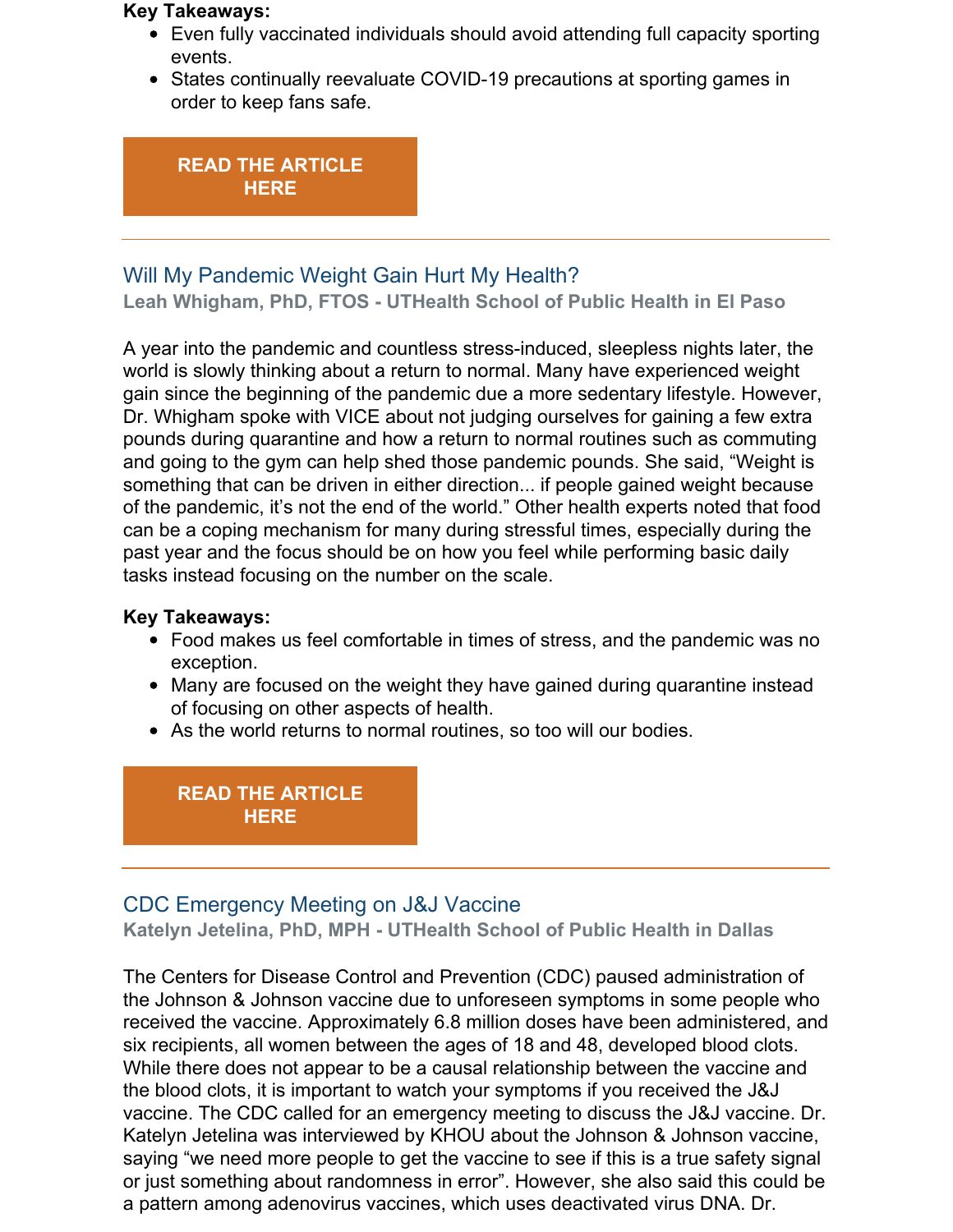Jetelina also said that the benefits continue to outweigh the risks of the vaccine. Possible outcomes from the meeting include proceeding with the vaccine, proceeding with a warning, giving the vaccine to only specific groups, or stopping the vaccine completely. Dr. Jetelina says she does not see the fourth option of stopping the vaccine completely as an option the CDC will exercise.

#### **Key Takeaways:**

- There is currently a pause in administration of the J&J vaccine due to blood clotting in patients who have received the vaccine.
- The CDC will be holding an emergency meeting to discuss the future of the vaccine, including only giving the vaccine to certain groups of people.
- The benefits of the vaccine continue to outweigh the associated risks.

# **WATCH THE [INTERVIEW](https://archive.tveyes.com/7313/meltwater/f77b4f3d-1447-4d58-b62e-f086d9521a27/KHOU_04-13-2021_22.05.30.mp4)**

# **TX RPC Partner Events**

Michael & Susan Dell Center Lectureship in Child Health: When it Comes to Your Health, Does Your Zip Code Matter More Than Your Genetic Code?

**Michael & Susan Dell Center for Healthy Living**

The 2021 Michael & Susan Dell Center Lectureship in Child Health was held on April 22 and featured Keynote Speaker Anthony B. Iton, MD, JD, MPH. In 2013 when Forbes magazine listed the top ten healthcare quotes for 2013, the number one quote was attributed to Dr. Iton was: "When it comes to health, your zip code matters more than your genetic code."

This presentation addressed some of the data and evidence behind that quote by exploring the strength of the relationship between life expectancy and neighborhood. Using hundreds of thousands of death certificates, GIS mapping and other simple data analyses, a profile of life expectancy by neighborhood in seven different cities and regions was presented. The implications for US health spending and population health management was discussed and a model for understanding the social determinants of health was presented.

# **VIEW THE EVENT [RECORDING](https://sph.uth.edu/research/centers/dell/lectureship-in-child-health/index.htm)**

# Webinar: All You Want to Know About the Vaccines That Prevent COVID-19

**Michael & Susan Dell Center for Healthy Living**

During this webinar on April 27<sup>th</sup>, presenters Drs. Susan Fischer-Hoch and Joseph McCormick will discuss how the current vaccines are made, how they induce immunity, vaccine side effects, effectiveness, their distribution, and why people should get vaccinated. Presenters will also discuss the virus variants and the effectiveness of the vaccine against the variants, herd immunity and why it is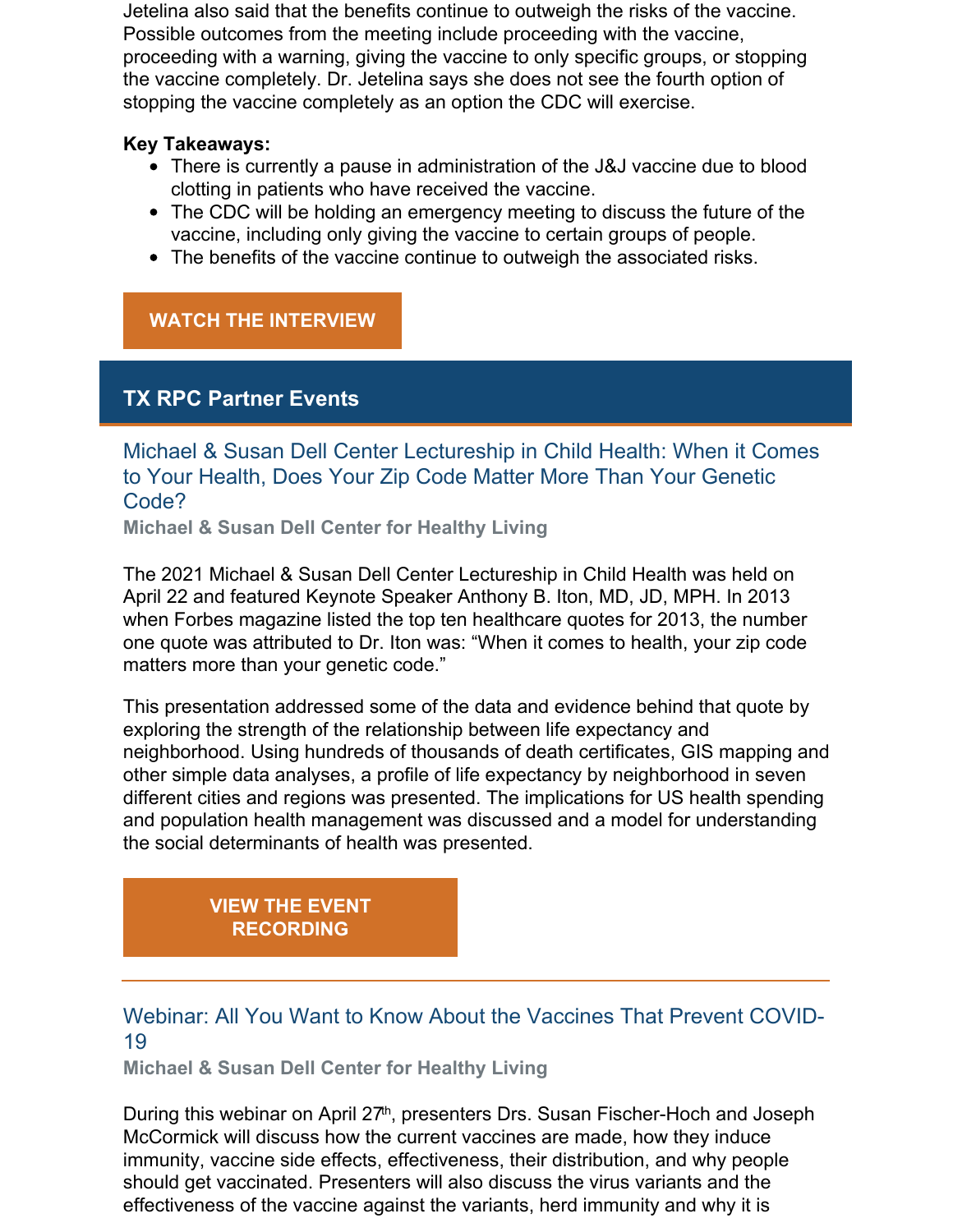important, and the potential need for booster doses.

## **[REGISTER](https://register.gotowebinar.com/register/1166864825391377935) FOR THE WEBINAR**

Webinar: Taking it to the STREETS: Evaluating health effects of Safe Routes to School infrastructure changes in Austin, Texas **Michael & Susan Dell Center for Healthy Living**

In coordination with the approaching Bike to School day on May 5, 2021, this webinar will highlight the importance of active travel to school, and a current Safe Routes to School (SRTS) initiative that seeks to improve child health by creating safe, convenient, and fun opportunities for children to bicycle or walk to and from school through transportation projects centered around schools. The 2016 City of Austin Mobility Bond included \$27.5 million allocated for large-scale, transformative SRTS infrastructure projects such as new sidewalks, protected bike lanes, pedestrian islands, shared use paths, and pedestrian hybrid beacons. This initiative is one of the largest and most rigorously implemented SRTS built environment programs in a metropolitan area in the U.S. The UTHealth STREETS Study is evaluating the child health effects from these transformative infrastructure changes. Stakeholders from the City of Austin and the STREETS Study will present implementation and evaluation methods and preliminary data.

> **[REGISTER](https://register.gotowebinar.com/register/5536857297308422667) FOR THE WEBINAR**

Celebrate Every Kid Healthy Week - April 26-30! **Action for Healthy Kids**

Don't miss out on celebrating Every Kid Healthy Week from April 26th-30th! From Mindful Monday to Fitness Friday, plan a schedule of fun activities that help kids be healthy in body and mind. Our partners at Action for Healthy Kids have tons of ways to participate at home or at school and will be posting activities on social media throughout the week, too.

**[LEARN](https://www.actionforhealthykids.org/get-involved/every-kid-healthy-week/) MORE HERE**

Webinar: How School Health Advisory Councils (SHACs) Develop Strong Family-School-Community Partnerships **Action for Healthy Kids**

On Tuesday, May 11th from 11am-12pm, Action for Healthy Kids in collaboration with It's Time Texas is hosting a webinar. Kids are part of families and families are part of communities. School-community partnerships build capacity so that kids,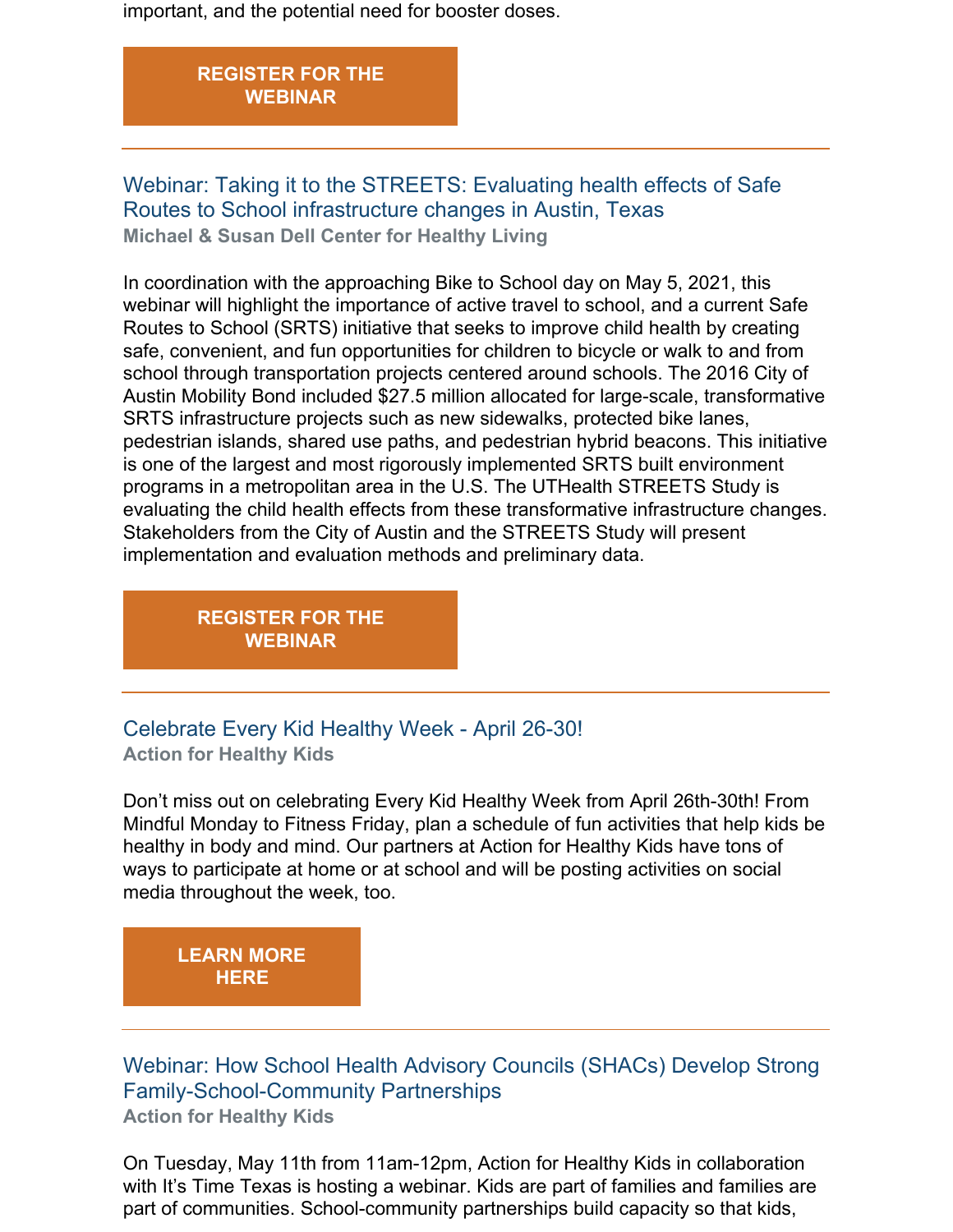families and communities can live healthier lives. How do SHACs create partnerships with community members, agencies, and organizations that have the same health goals? How can strong partnerships impact the health of the school and the larger community? Join Texas Action for Healthy Kids and get answers to these questions and more.

**[REGISTER](https://www.actionforhealthykids.org/event/how-to-develop-strong-family-school-community-partnerships/) FOR THE WEBINAR HERE**

# **Recent Publications by TX RPC Researchers**

#### **COVID-19 Publications**

Gallagher, S., Roy, A., Domeracki, S. J., Mohrmann, T., Missar, V., Jule, J., **Sharma, S.**, & DeWitt, R. (2021). The Low-Wage Essential Worker: Occupational Concerns and Needs in the COVID-19 Pandemic-A Round Table. *Workplace Health & Safety*, 69(4), 154–160.

Jablonski B, Casnovski J, Clark J, Cleary R, Feingold B, Freedman D, GrayS, Romeiko X, Schmitt L, Torres M, **van den Berg A**, Walsh C, Wentworth C. (2021). Emergency food provision for children and families during the COVID-19 pandemic: Examples from five U.S. cities. *Applied Economics Perspective and Policy*, 2021 Mar;43(1):169-84.

**Janda, K.M**., Hood, R., Price, A., Night, S., Marty, W.E., Rohlich, A., Hanson, K., Espinoza, M., **van den Berg, A.** (2021). Examining Food Insecurity and Areas with Unmet Food Needs during COVID-19: A Geospatial, Community-Specific Approach. *Journal of Agriculture, Food Systems, Community Development*, In press.

Lee, R. E., Joseph, R. P., Blackman Carr, L. T., Strayhorn, S. M., Faro, J. M., Lane, H., Monroe, C., Pekmezi, D., & **Szeszulski, J.** (2021). Still striding toward social justice? Redirecting physical activity research in a post-COVID-19 world. *Translational Behavioral Medicine*, ibab026. Advance online publication. https://doi.org/10.1093/tbm/ibab026

**Maddock, J.**, & Seguin-Fowler, R. (2021). Healthy Eating and Active Living in a Post-Pandemic World. *Journal of Healthy Eating and Active Living*, 1(2), 39-40.

Payne, J. L., Morgan, A., & **Piquero, A. R.** (2021). Exploring regional variability in the short-term impact of COVID-19 on property crime in Queensland, Australia. *Crime Science*, 10(1), 7. https://doi.org/10.1186/s40163-020-00136-3

#### **Other Publications**

Figueroa-Solis, E., de Porras, D. G. R., & **Delclos, G. L.** (2021). Pilot study determining the feasibility of implementing the Disadvantaged Populations eGFR Epidemiology Study (DEGREE) protocol, point-of-care field measurements and a new module on risk factors for chronic kidney disease of unknown origin in Hispanic outdoor workers. *BMC Nephrolog*y, 22(1), 1-9.

Francis, J. K., Andresen, J. A., Guzman, A., **McLeigh, J. D.**, Kloster, H. M., & Rosenthal, S. L. (2021). Research Participation of Minor Adolescents in Foster Care. *Journal of Pediatric and Adolescent Gynecology*, 34(2), 190-195.

Holcomb, J. L., **Wilkerson, J. M., Gemeinhardt, G. L.**, Robison, A. J., & **Schick, V. R.** (2021). A qualitative study examining the social network types of older sexual and gender minority (SGM) women and gender non-binary adults. *Journal of Gay & Lesbian Social Services*, 1-20.

Johnson, A. M., Gabriel, K. P., Ranjit, N., **Kohl, H. W., & Springer, A. E.** (2021). In-School, Out-of-School, and Weekend Physical Activity Levels Vary Across Sociodemographic Subgroups of US Adolescents. *Journal of Physical Activity & Health*, 1–8. Advance online publication.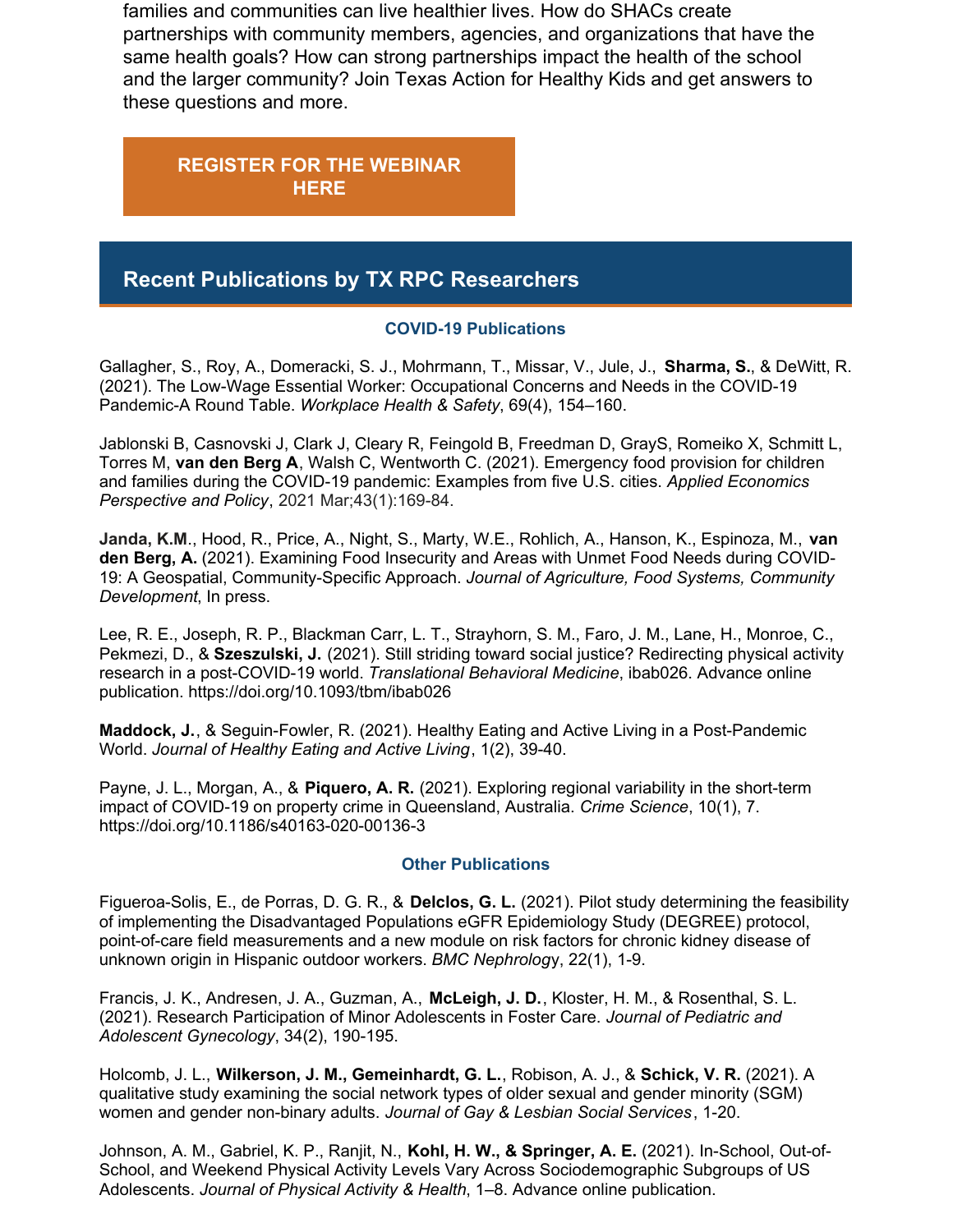Keefe, R. J., **Cummings, A.**, Van Horne, B., & Greeley, C. (2021). A Comparison Study of Mental Health Diagnoses of Foster and Non-Foster Children on Medicaid. *Journal of the American Academy of Pediatrics; 147.*

**Knell, G.**, Caze, T., & Burkhart, S. O. (2021). Evaluation of the vestibular and ocular motor screening (VOMS) as a prognostic tool for protracted recovery following paediatric sports-related concussion. *BMJ Open Sport & Exercise Medicine*, 7(1), e000970.

Matas, J. L., Mitchell, L. E., **Sharma, S. V.**, Louis, J. M., & Salemi, J. L. (2021). Severe maternal morbidity at delivery and postpartum readmission in the United States. *Paediatric and Perinatal Epidemiology*. 10.1111/ppe.12762. Advance online publication.

**McLeigh, J. D.**, Tunnell, K., & Lazcano, C. (2021). Developmental Status of Young Children in Foster Care. *Journal of Developmental and Behavioral Pediatrics; 1(2)*: 39-40

Moore, J., Jee, S., Kemper, B., **Maddock, J.**, & Li, R. (2021). Association between social isolation and eating alone on foods consumed by Chinese adolescents. *Journal of Healthy Eating and Active Living*, 1(2), 64-73.

**Pérez, A.**, San N'hpang, R., Callahan, E., Bluestein, M., Kuk, A. E., Chen, B., Perry, C.L. & Harrell, M. B. (2021). Age at Initiation of Cigarette Use in a Nationally Representative Sample of US Youth, 2013-2017. *JAMA Network Open*, 4(2), e210218-e210218.

Sharp, C., Vanwoerden, S., Gallagher, M. W., Williams, L., & **Newlin, E.** (2021). The Course of Borderline Psychopathology in Adolescents with Complex Mental Health Problems: An 18 Month Longitudinal Follow-up Study. *Research on Child and Adolescent Psychopathology*, 49(4), 545-557.

Siembida, E. J., Loomans-Kropp, H. A., **Tami-Maury, I.**, Freyer, D. R., Sung, L., Crosswell, H. E., Pllack, B. H., & Roth, M. E. (2021). Barriers and Facilitators to Adolescent and Young Adult Cancer Trial Enrollment: NCORP Site Perspectives. *JNCI Cancer Spectrum*.

Wilde, E. A., Merkley, T. L., Lindsey, H. M., Bigler, E. D., Hunter, J. V., Ewing-Cobbs, L., **Aitken, M.E.,** MacLeod, M.C., Hanten, Gerri, Chu, Z.D., Abildskov, T. J., Noble-Haeusslein, L., & Levin, H. S. (2021). Developmental alterations in cortical organization and socialization in adolescents who sustained a traumatic brain injury in early childhood. *Journal of Neurotrauma*, 38(1), 133-143.

#### **General:**

#### **Texas Population Publications**

Dooley, E.E., Browning, C., Thi, C.A., **Hoelscher, D.M., & Byrd-Williams, C.E.** (2021). Association of the Quality Rating and Improvement System, Texas Rising Star, on Physical Activity and Screen Time Policies and Practices in Texas Child Care Centers. *American Journal of Health Promotion: AJHP*, 8901171211003826. Advance online publication. https://journals.sagepub.com/doi/abs/10.1177/08901171211003826

Kim, Y., Lee, S., Abdelkhaleq, R., Lopez-Rivera, V., Navi, B., Kamel, H., Savitz, S. I., Czap, A. L., Grotta, J. C., McCullough, L. D., **Krause, T. M.**, Giancardo, L., Vahidy, F. S., & Sheth, S. A. (2021). Utilization and Availability of Advanced Imaging in Patients With Acute Ischemic Stroke. *Circulation: Cardiovascular Quality and Outcomes*, CIRCOUTCOMES-120.

#### **Central Texas**:

Erickson, T. A., Munoz, F. M., **Troisi, C. L.**, Nolan, M. S., Hasbun, R., Brown, E. L., & **Murray, K. O.** (2021). The Epidemiology of Meningitis in Infants under 90 Days of Age in a Large Pediatric Hospital. *Microorganisms*, 9(3), 526.

Gwarzo, I. H., **Perez-Patron, M.**, Xu, X., Radcliff, T., & Horney, J. (2021). Traumatic brain injury related hospitalizations: factors associated with in-hospital mortality among elderly patients hospitalized with a TBI. *Brain injury*, 1-9.

Holcomb, J., Ferguson, G. M., Sun, J., **Walton, G. H.**, & Highfield, L. (2021). Stakeholder Engagement in Adoption, Implementation, and Sustainment of an Evidence-Based Intervention to Increase Mammography Adherence Among Low-Income Women. *Journal of Cancer Education*, 1-10.